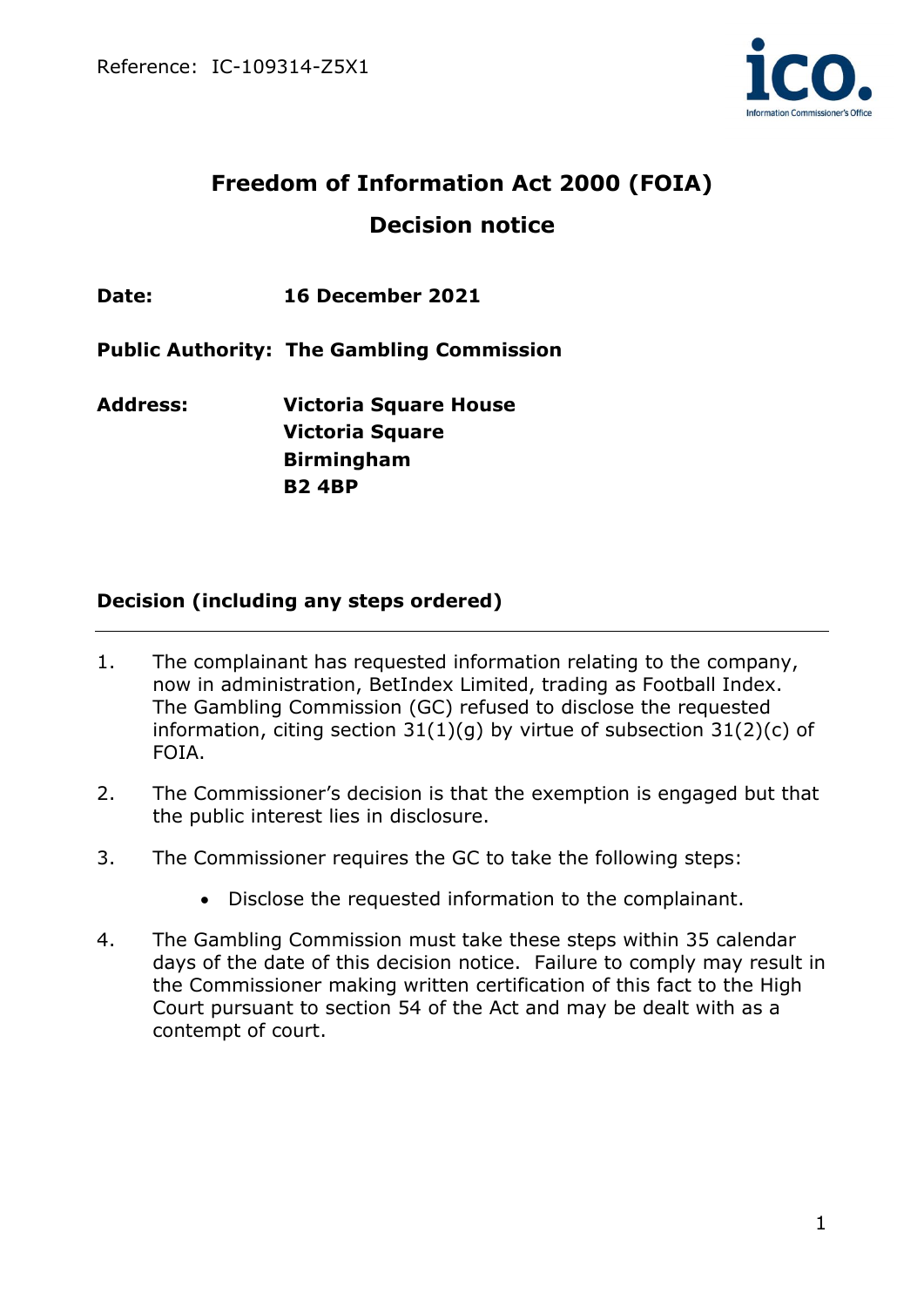

## **Request and response**

5. On 15 April 2021, the complainant wrote to the Gambling Commission and requested information in the following terms:

**"Your organisation has recently confirmed to me that it holds copies of BetIndex Limited trading as Football Index (in administration) unaudited accounts for the two years ended 31 December 2018.**

**This is a formal request for a copy of those unaudited accounts and any other financial accounts held by the Gambling Commission for this company."**

- 6. The GC responded on 14 May 2021. It stated that it held the requested information but that it was refusing to disclose it, citing section  $31(1)(q)$ by virtue of subsection 31(2)(c) of FOIA.
- 7. Following an internal review the GC wrote to the complainant on 24 May 2021. It stated that it was upholding the original decision.

## **Scope of the case**

- 8. The complainant contacted the Commissioner on 25 May 2021 to complain about the way his request for information had been handled.
- 9. The Commissioner has considered the GC's handling of the complainant's request, in particular its application of the exemption at section 31(1)(g) by virtue of subsection 31(2)(c) of the FOIA.

#### **Reasons for decision**

#### **Section 31 – Law enforcement**

- 10. Section 31 of the FOIA states that:
	- *(1) "Information is exempt information if its disclosure under this Act would, or would be likely to, prejudice –*

*(g) the exercise by any public authority of its functions for any of the purposes specified in subsection (2).*

*(2) The purposes referred to in subsection (1) (g) are –*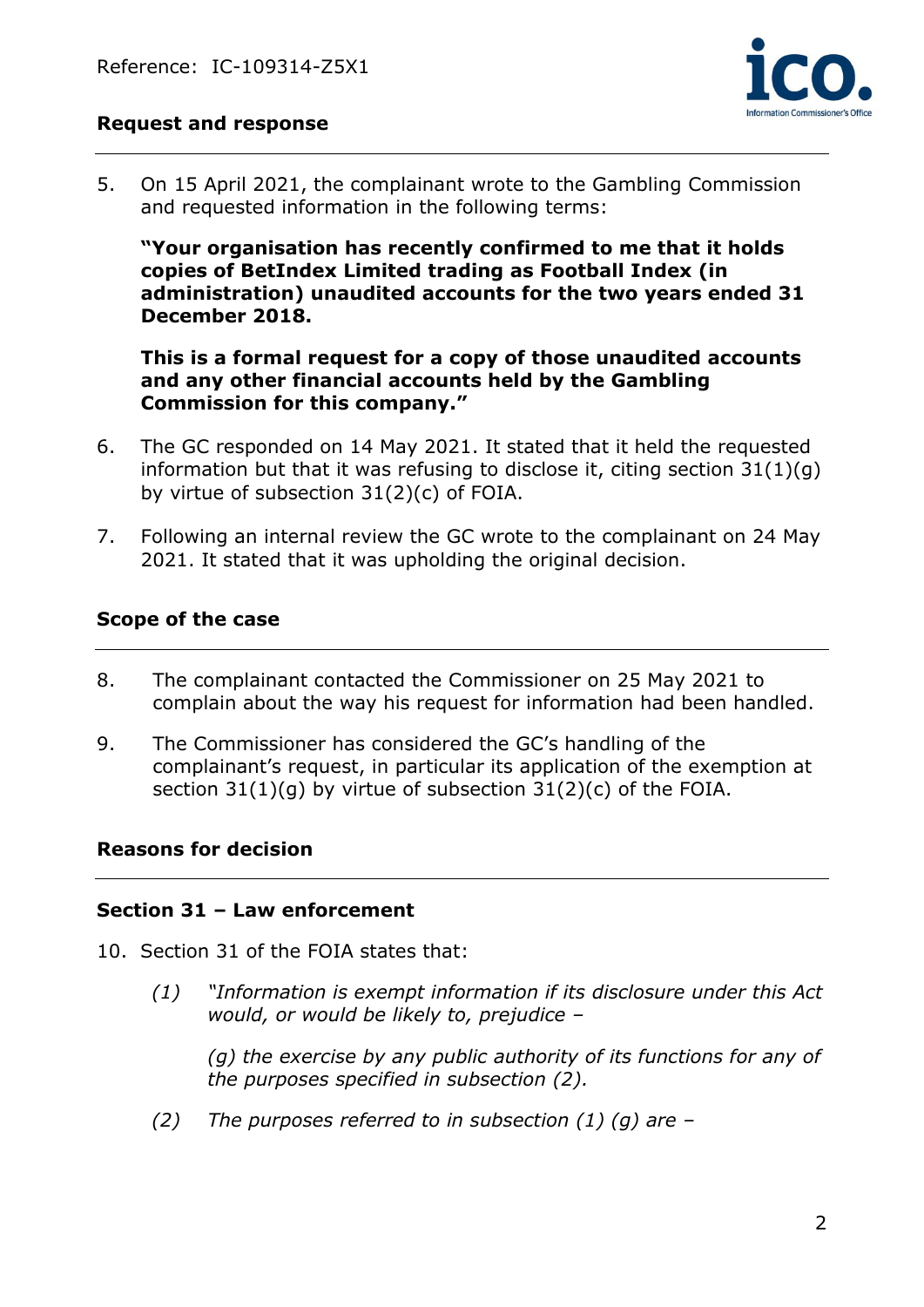

*(c) the purposes of ascertaining whether circumstances which would justify regulatory action in pursuance of any enactment exist or may arise.*

- 11. The Commissioner's guidance states '*This reflects the fact that many activities and sectors of the economy are subject to statutory regulation.'*
- 12. In its submission to the Commissioner, the GC has confirmed that, as a regulator, it performs its functions in accordance with the Gambling Act 2005.
- 13. Section 22 of the Gambling Act 2005 outlines the GC's statutory duty to promote the licensing objectives as laid out in section 1 of the Act, which are:

*"(a) preventing gambling from being a source of crime or disorder, being associated with crime or disorder or being used to support crime,* 

*(b) ensuring that gambling is conducted in a fair and open way, and*

*(c) protecting children and other vulnerable persons from being harmed or exploited by gambling."*

- 14. The Commissioner is satisfied that the functions that the GC enacts as detailed above represent those referred to within section 31(2)(c) of the FOIA. Therefore, she will go on to consider whether the exemption is engaged.
- 15. In order for a prejudice-based exemption such as section 31(1)(g) to be engaged, there must be some degree of likelihood that disclosure of the requested information would prejudice the interest or interests that the exemption protects. In the Commissioner's view, three criteria must be met in order to engage a prejudice-based exemption:

• Firstly, the actual harm which the public authority alleges would, or would be likely to, occur if the withheld information was disclosed has to relate to the applicable interests within the relevant exemption;

• Secondly, the public authority must be able to demonstrate that some causal relationship exists between the potential disclosure of the information being withheld and the prejudice which the exemption is designed to avoid. Furthermore, the resultant prejudice which is alleged must be real, actual or of substance; and,

• Thirdly, it is necessary to establish whether the level of likelihood of prejudice being relied upon by the public authority is met – i.e. disclosure 'would be likely' to result in prejudice or disclosure 'would' result in prejudice.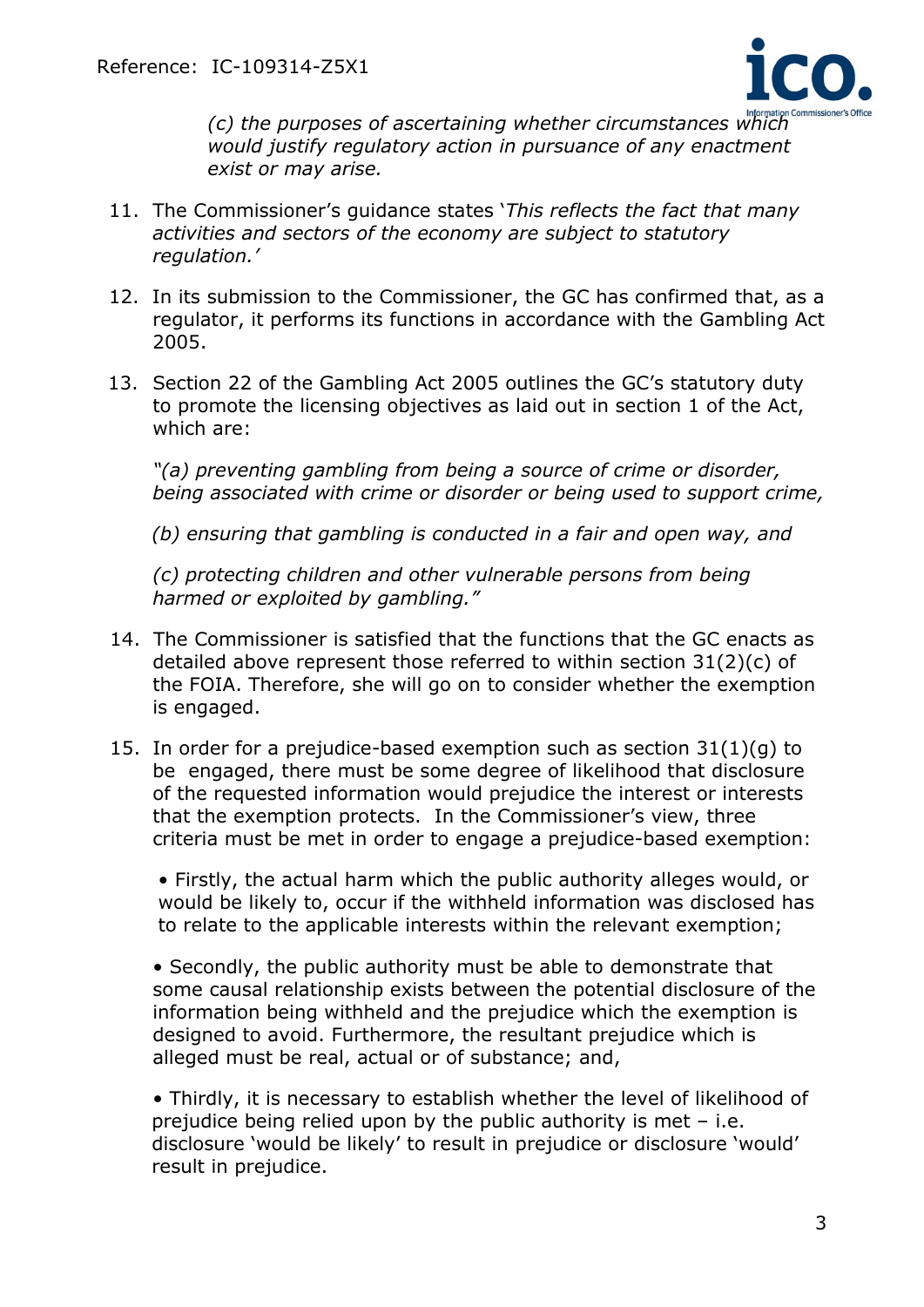

# **The relevant applicable interests**

- 16. Returning to the above, the GC has explained to the Commissioner that disclosure would '*reveal details about how the Commission conducts its investigations and revealing this information could seriously impact on the Commission's ability to fulfil its statutory functions.'*
- 17. The GC has expressed its concern that disclosure '*could undermine the regulatory activity that was being undertaken'* as disclosure would *'undermine its relationships with operators.'*
- 18. The Commissioner is satisfied that the submissions put to her by the GC outline how disclosure of the requested information would prejudice the applicable interests within the relevant exemption.

#### **The nature of the prejudice**

19. The Commissioner must now consider if there is a causal link between the withheld information and the prejudice that section 31(1)(g) by virtue of section 31(2)(c) aims to protect. Within the GC's submission to the Commissioner, it has outlined two main concerns regarding disclosure.

#### *Disclosure would frustrate the Gambling Commission's current investigation*

20. The GC has stated that the information that it holds relating to the BetIndex accounts was collected as part of the investigation process as set out in its Licensing, Compliance and Enforcement Policy Statement. This information is collected as part of the GC's assessment process to review the manner in which a particular class of licensees carry on the licensed activities authorised by their licences, and, in particular, how the licensees in question comply with the conditions attached to the class of operating licence. In particular, financial information is collected to assess the resources available for the purpose of carrying on the licensed activities. The GC has explained that disclosure would frustrate the current investigation as, although the investigation into the Operator Licence for BetIndex has concluded, the review of the Personal Management Licences is not yet complete and the GC's collection of information from operators would be more effective if the information remained confidential as there is a relationship of trust with the operators which would be undermined by disclosure.

#### *Disclosure would have an impact upon the regulatory functions of the Gambling Commission*

21. The GC has stated to the Commissioner that disclosure of the requested information would undermine its relationship with operators as the information that they provide to the GC as part of the review process is done so on the understanding that this will not be released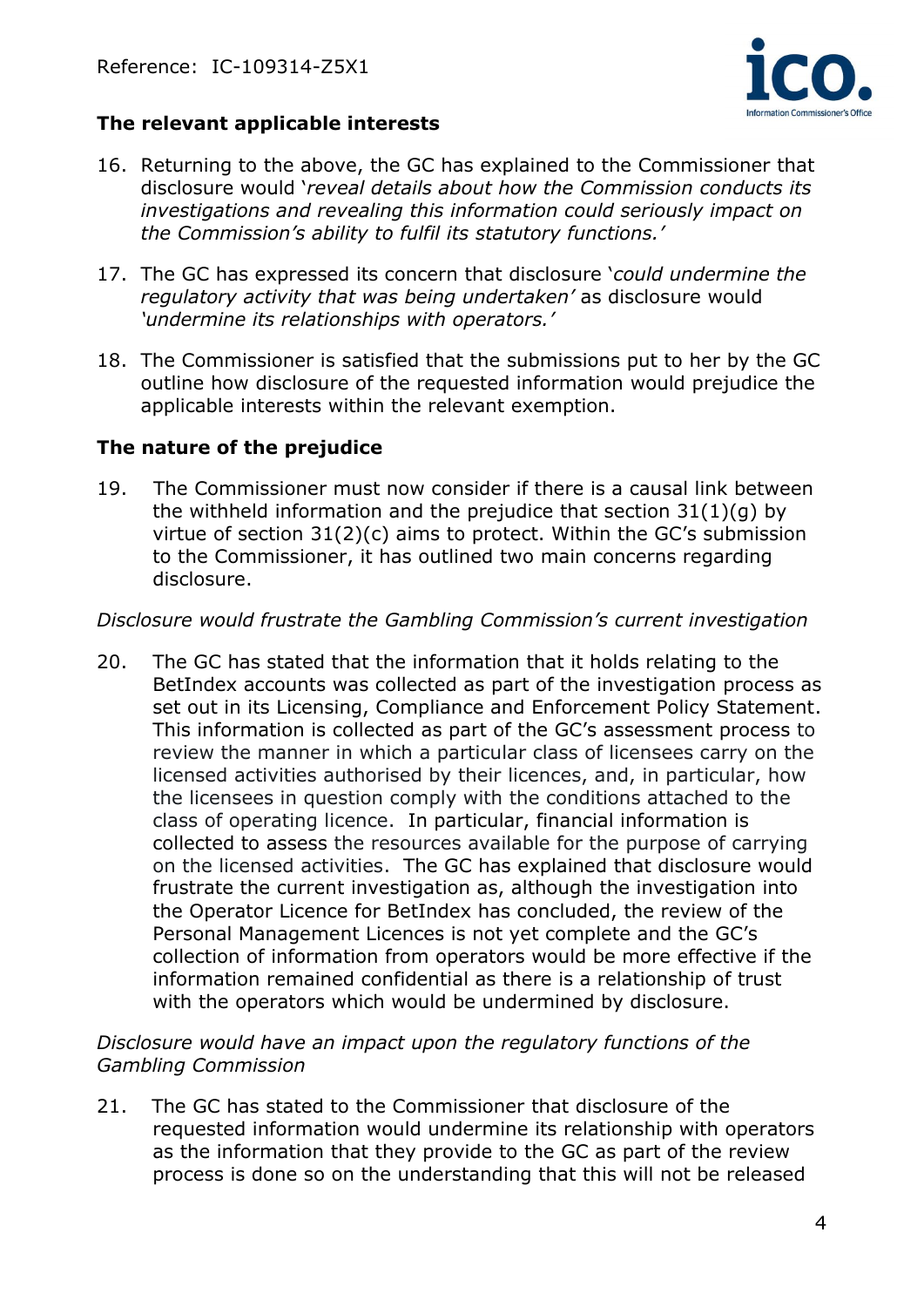

into the public domain. If this information was disclosed, the GC<sup>Information Commissioner's Office</sup> considers that this would damage the relationship that it has formed with operators which would result in them being less likely to share information with the GC in the future. The GC considers that this would undermine its regulatory functions and, as a consequence, have a detrimental impact on the wider public.

- 22. The GC also stated that establishing trust with operators is key to having open and frank exchanges and this, in turn, will make operators more inclined to provide commercially sensitive information on the basis it is trusted to be kept with appropriate safeguards. Disclosing the requested information without sufficient rationale would undermine this trust and make operators less likely to co-operate fully in the future. The Commission considers that if it were to be in a situation in the future where it must use its formal powers to compel the provision of information then this information, provided under compulsion, would be of a different and arguably less satisfactory quality than if information was voluntarily supplied.
- 23. The GC also considers that disclosure may lead individuals to think they can reduce the possibility of any non-compliance being detected by the GC because they understand the matter and priorities the Commission has or has not decided to direct its resources towards. The GC believes that this may result in operators or individuals knowing how to present accounts to avoid further scrutiny. According to the GC, non-disclosure is more likely to raise overall standards in the gambling industry if operators are not able to second guess or predict what specific matters will be subject to a more detailed consultation or investigation, the resources that will be devoted to it and the methodology the GC will use.
- 24. The GC is of the view that prejudice and disruption would be likely to arise to its regulatory functions as a result of disclosure of the requested information as this could impact on the flow of information the GC receives as part of its role as the gambling regulator. The GC is dependent on its communications to and from persons that operate in the gambling sector and the public generally being full and frank in nature so that it can effectively provide advice, investigate and consider any abuses of its regulatory requirements.
- 25. The GC further stated that, the more information about how a regulator allocates its resources and the activities it is concerned with, added with information on how it goes about investigating matters, the better able an unscrupulous organisation will be to make an accurate assessment of the likelihood of a particular activity coming to the attention of that regulator and therefore to determine the risk of carrying out that activity.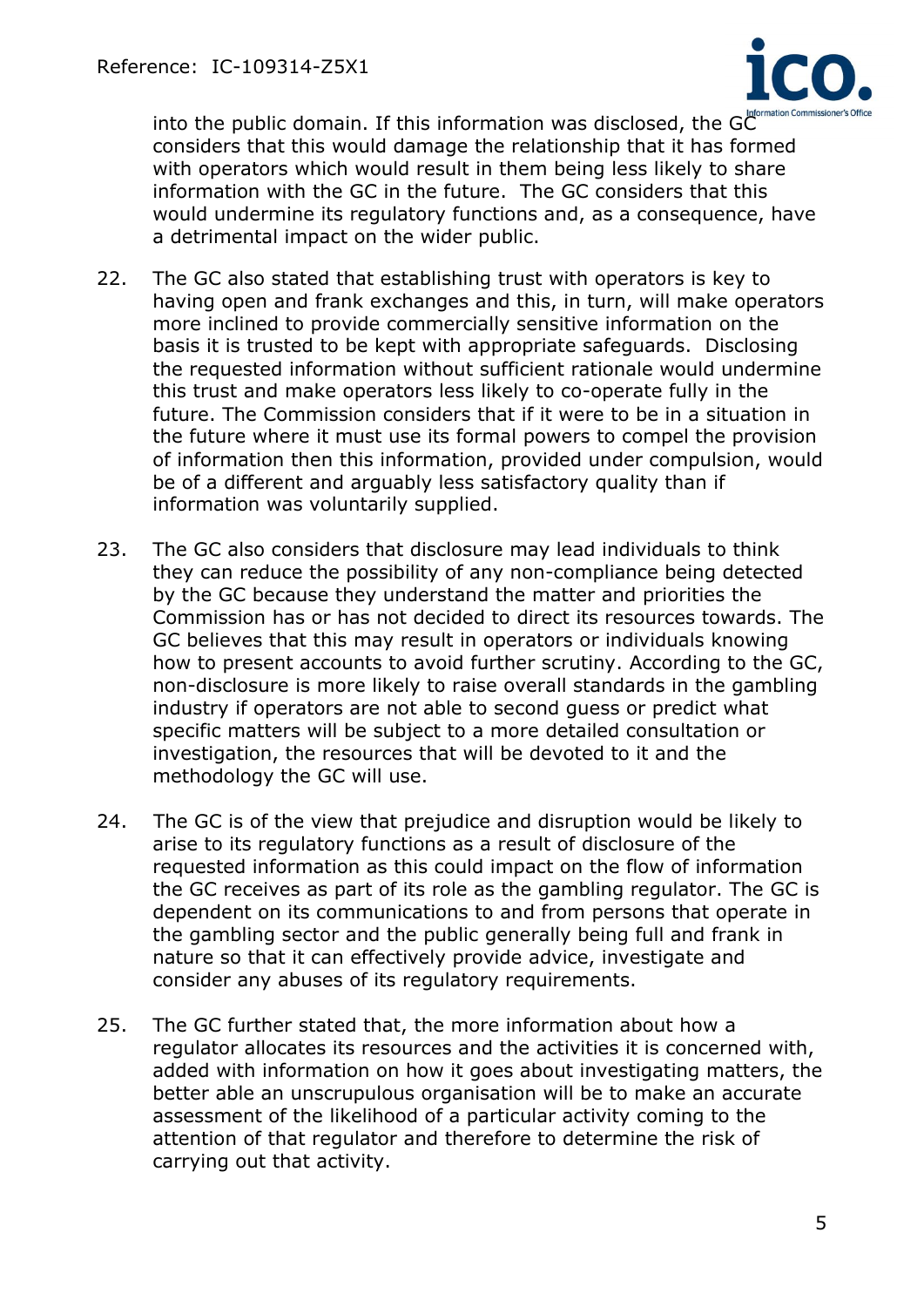

- 26. In summary, the GC believes that, even once its investigation into Bet Index Limited has concluded, any prejudicial effect on its ability to carry out its regulatory functions would still occur over time as disclosure would lead to a loss of flexibility in its use of supervisory or enforcement processes or could lead individuals or operators or potential operators to act in a way that might harm the conduct of the regulatory functions.
- 27. Regarding the expectation of confidence, the Commissioner acknowledges that, whilst formal means of gathering information can be employed by the GC, it will be more effective if operators and stakeholders have faith in the confidentiality of the application process.
- 28. The Commissioner also acknowledges that disclosure may undermine the trust between the GC and applicants and stakeholders. However, the Commissioner is not entirely convinced by this argument. The GC has a statutory duty, as outlined by the Gambling Act 2005, to regulate gambling and supervise gaming law in Britain. Therefore applicants and stakeholders are required by law to assist the GC with its regulatory activity and do not need to be compelled by a good working relationship with the GC to do so.
- 29. The Commissioner would argue that any applicant or stakeholder who is unwilling to engage in open and honest communication with the GC already has their own reasons for doing so. Disclosure of the withheld information is unlikely to have more than a marginal effect on such individuals.
- 30. Ultimately, it is up to the GC to convince the Commissioner that disclosure of the requested information would, or would be likely to, prejudice the law enforcement activities that the GC carries out in order for the exemption to be engaged.
- 31. In order to establish a causal link the Commissioner must be satisfied that the prejudice claimed is at least possible. Whilst the Commissioner is less convinced by the GC's arguments, he acknowledges that there are circumstances in which the prejudice could arise.

#### **The likelihood of the prejudice occurring**

- 32. The Commissioner must now consider the threshold of prejudice upon which the GC is relying.
- 33. The GC has confirmed that it is relying upon the higher threshold of prejudice, disclosure 'would prejudice' the interest that section 31 is designed to protect. 'Would prejudice' means that there is a more than 50% chance of disclosure causing the prejudice, i.e. it is more likely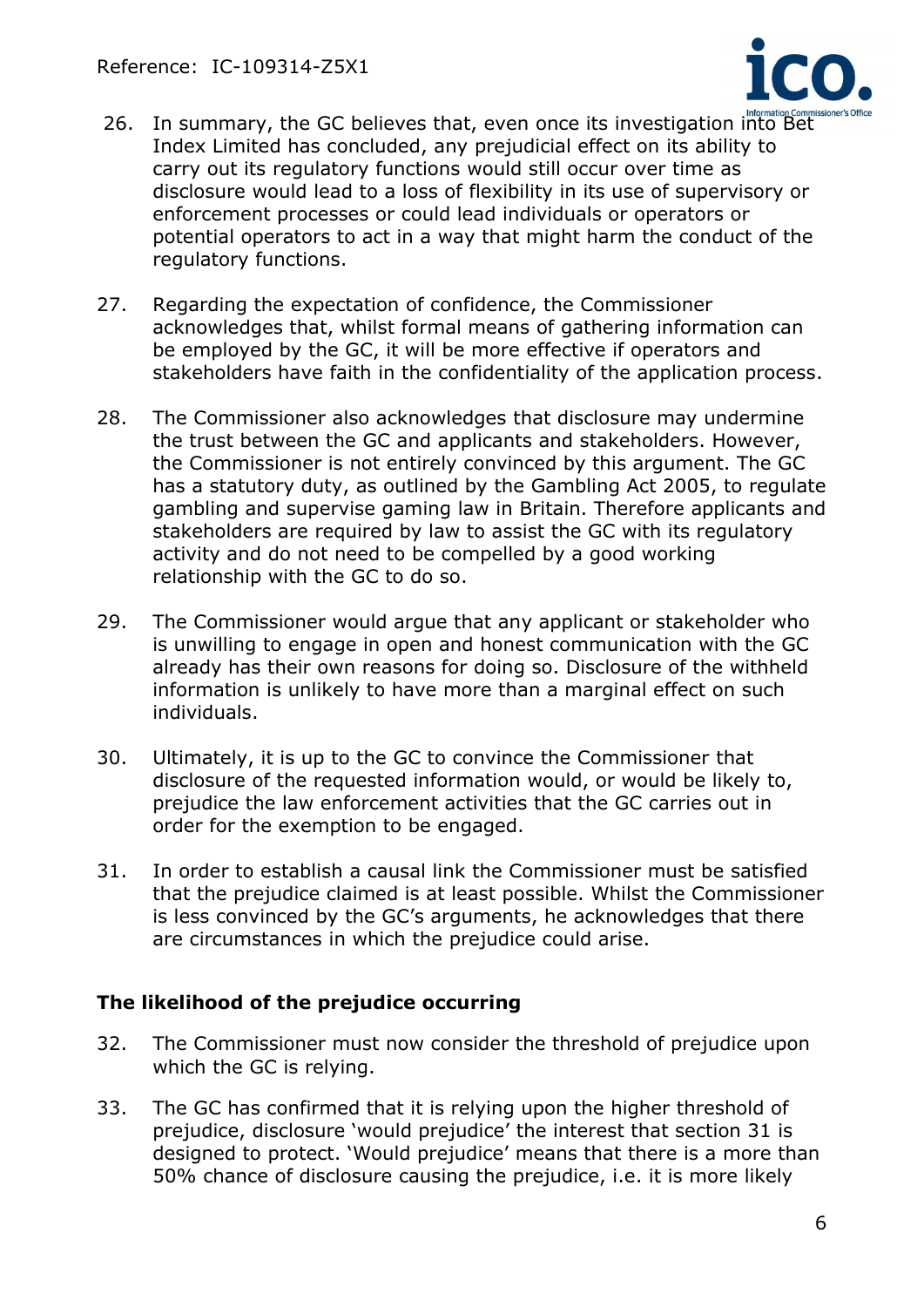

than not, even though it is not absolutely certain that disclosure would do so.

- 34. The Commissioner acknowledges that a public authority may not be able to provide hard evidence in support of its application of 'would' prejudice. To do so would require disclosure which would undermine the purpose of the exemption. However, the GC has failed to explain its rationale for reliance upon the higher threshold of prejudice, other than the generic arguments presented to the Commissioner in its submission.
- 35. The GC has failed to provide any detailed summation as to the frequency with which this prejudice would occur or any further analysis of the supposed prejudice. The GC has failed to convince the Commissioner that the chain of events leading to the prejudice is clearly more likely than not to arise.
- 36. The Commissioner therefore does not accept that the higher threshold of 'would' has been demonstrated. Having viewed the withheld information the Commissioner considers the lower threshold of prejudice, 'would be likely to occur' is more appropriate and has been demonstrated. 'Would be likely to' represents a real and significant risk of prejudice, even though the probability of prejudice occurring is less than 50%.
- 38. Therefore the Commissioner considers that the exemption as set out in section  $31(1)(q)$  by virtue of section  $31(2)(c)$  is engaged as the lower threshold of prejudice applies.
- 39. The Commissioner's guidance on the prejudice test <sup>1</sup> states '*Establishing the appropriate level of likelihood is also important because it has an effect on the balance of the public interest test.'*
- 40. Since the Commissioner considers the exemption to be engaged on the basis that disclosure would be likely to cause prejudice, he has now gone onto consider whether the public interest lies in disclosure or maintaining the exemption.

# **The public interest test**

41. The Commissioner's guidance states that:-

'*Although there is a clear public interest in protecting the ability of public authorities to perform their law enforcement activities, the public* 

<sup>&</sup>lt;sup>1</sup> the prejudice test.pdf (ico.org.uk)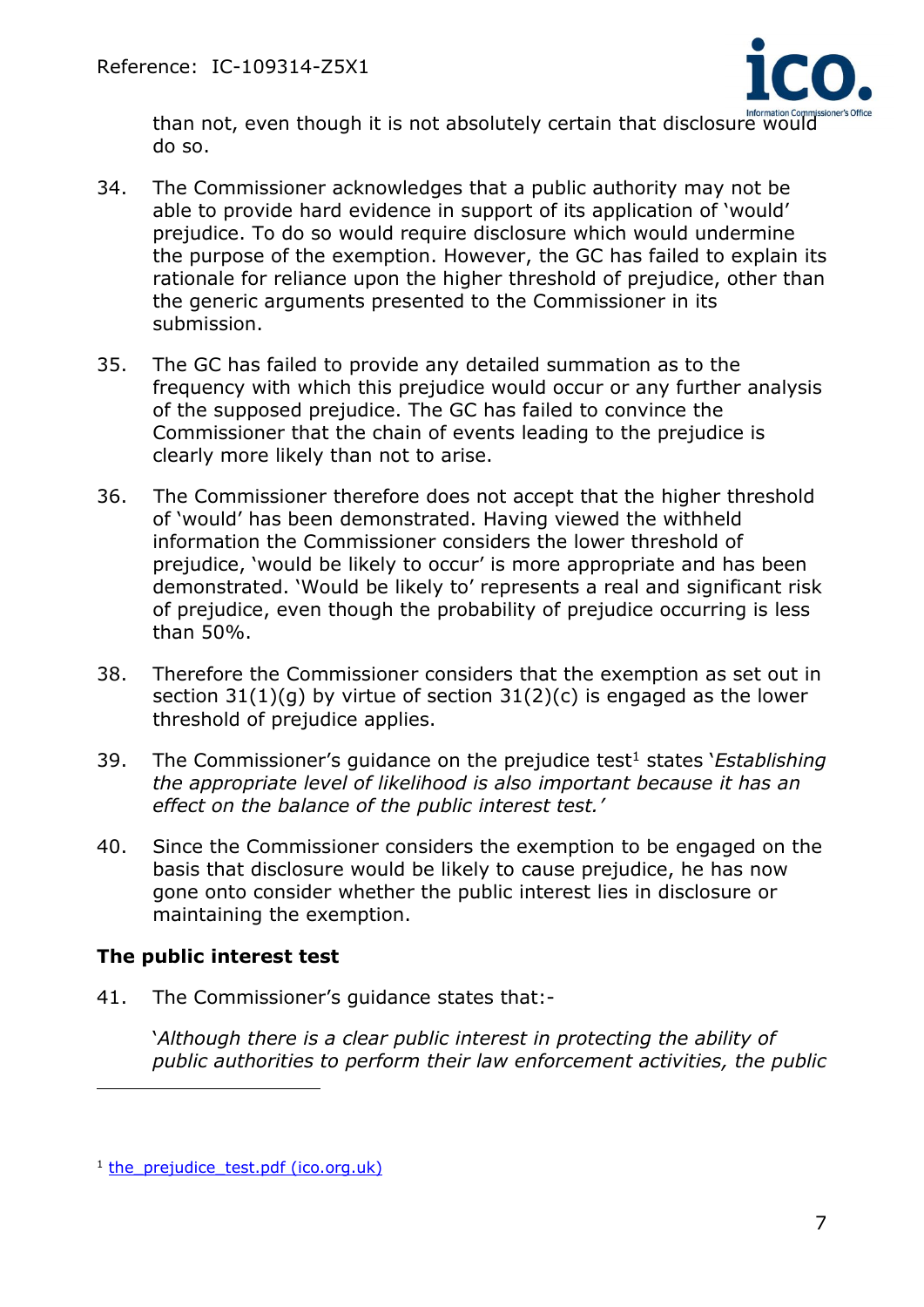

*interest test requires that all the circumstances of the case are considered. This will include the significance of the information itself and the issues that it addresses.'*

#### *Public interest arguments in favour of disclosure*

- 42. The GC acknowledges that disclosure would promote accountability and transparency. It has stated '*It is important that the public are assured that the Commission is carrying out its functions in ensuring that any individuals who are involved in providing gambling facilities to the public have undergone the necessary due diligence checks and will uphold the licencing objectives ensuring that consumers are protected.'*
- 43. The GC also acknowledges that, at the time the request was made, BetIndex Limited was under investigation and acknowledges that there could be positive advantages to disclosing the requested information as the matter under consideration was and still is the subject of public concern. Disclosure of this information could alleviate these concerns and curtail speculation on the robustness of the GC's processes.
- 44. The complainant has stated that:

"*In March 2021, Bet Index Limited trading as Football Index collapsed into administration. The company was licenced by and within the regulatory oversight of The Gambling Commission. The collapse has been described as the biggest failure in UK gambling history. Consumers are estimated to have lost £100 million."*

45. The complainant has elaborated:

*"There is a very strong public interest that The Gambling Commission is a capable and effective regulator with oversight of gambling businesses within its remit. In the case of Bet Index Limited trading as Football Index there is a very strong public interest in understanding The Gambling Commission's regulatory oversight of this company – including its actions and inactions. The public interest is served by transparency and accountability with a full understanding of The Gambling Commission's failings so that corrective action can be taken."*

*Public interest arguments in favour of maintaining the exemption*

46. The GC argues that releasing information relating to a live investigation would compromise that investigation itself. This would have led to the Commission being unable to make the full use of its statutory powers to ensure gambling is fair and safe. Revealing this information is likely to also reveal the techniques the Commission uses in general when conducting investigations. This could severely hamper the effectiveness of the GC's investigatory processes in future.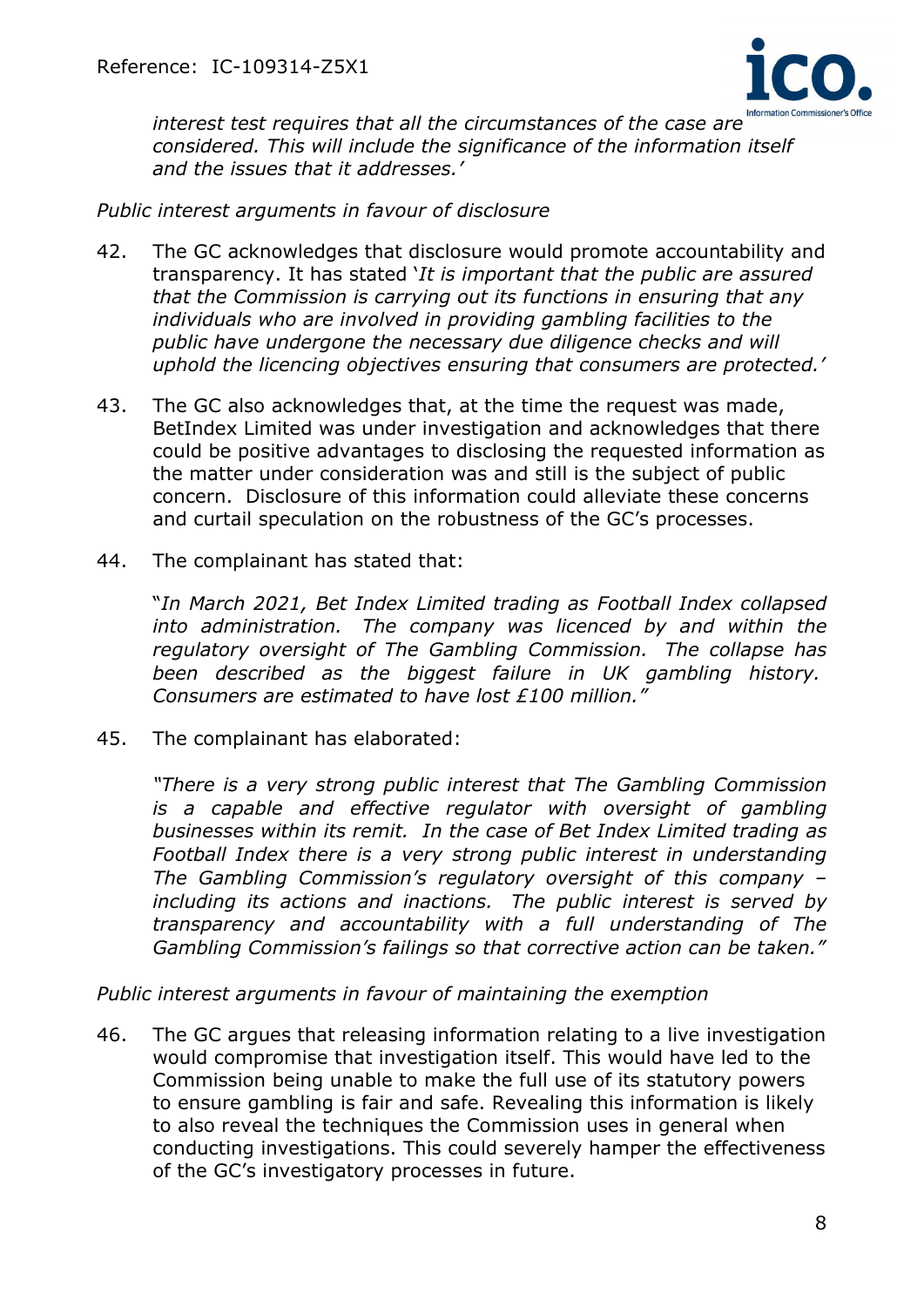

- 47. The GC also argues that this information is strictly confidential. Disclosure could seriously impact the GC's ability to conduct the investigation process, if information relating to what data it uses to inform the licence review became known; this is strongly not in the public interest as it would impair the Commission's ability to regulate effectively.
- 48. The GC also states that operators are required to provide detailed information and there are statutory mechanisms in place to compel the provision of information, but this is not the most effective way to obtain information. The GC relies on the voluntary provision of information to perform its functions and open and frank exchanges are integral to decision making. Establishing trust with operators is important to this so they will willingly provide commercially sensitive information in a competitive market in the understanding that this information will be subject to appropriate safeguards. Disclosing operational information (such as the information requested here) without sufficient rationale would undermine this trust and make operators less likely to cooperate with requests in future. This would potentially result in the GC having to use its more formal statutory powers in the future, leading to more guarded disclosures which would not be in the public interest. There is no compelling public interest argument for disclosure given the limited use that the requested information could have to anyone. The financial information alone would not be of any assistance in furthering the public debate in this matter as this is only part of the information that it holds and uses to assess operator suitability.
- 49. The GC states that the information that is publicly available on its website clearly sets out the assessment process that applies to all licence applications and the subsequent published report on the Independent Review of BetIndex Limited provides further details into the specific licensing of BetIndex Limited. Therefore, it is the GC's view that there is sufficient information publicly available about the licensing process to adequately address the public interest in this matter.

# *The balance of the public interest*

- 50. The GC is of the opinion that there would be no compelling public interest in disclosure of the requested information as the information would be of limited use to anyone. However, the Commissioner is mindful of his own guidance which indicates that the significance of the information and the matters that it addresses must be taken into account.
- 51. On the one hand, the Commissioner understands the complainant's position. He acknowledges that, at the time that the GC suspended Football Index's gambling license, the platform had 278,585 customer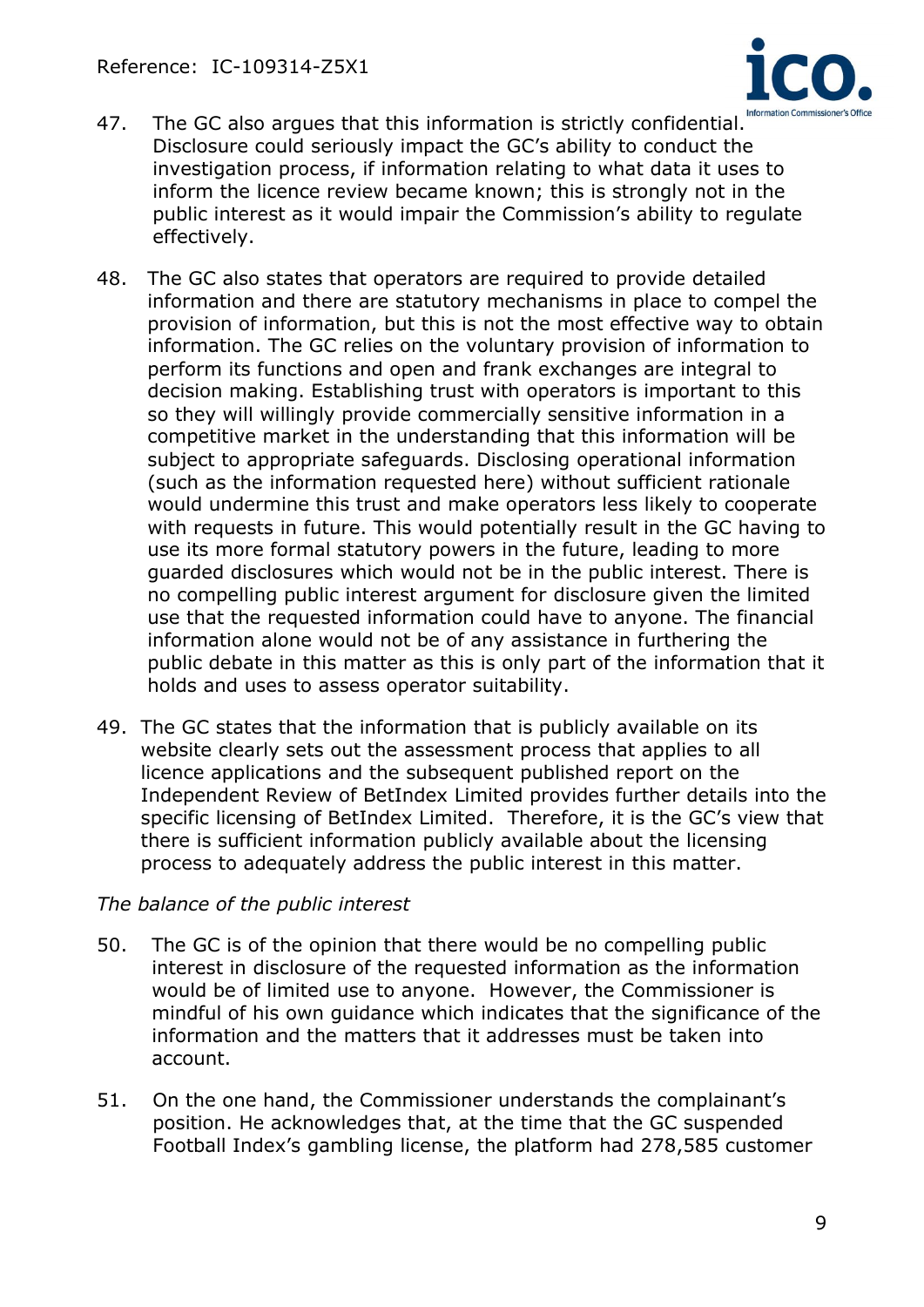

accounts<sup>2</sup> and many of Football Index's customers will have suffered significant monetary losses as a result of the business's collapse.

- 52. On the other hand, due to the interest that section 31 is designed to protect, it follows that the public interest arguments required to overturn the exemption must be significant. The Commissioner has taken into account how far the report goes to answer the complainant's questions regarding the appropriateness of the GC's actions and the lessons learnt as a result of Football Index's collapse. To a certain extent, the publication of this report goes a long way to addressing the public interest arguments.
- 53. He has also considered the extent to which disclosure would prejudice the interests that section 31 is designed to protect, taking into account the GC's application process and the generic arguments that the GC has provided in support of its application of the exemption.
- 54. Returning to the GC's concern that the information would be of limited use to anyone and that therefore there is no compelling public interest in disclosure, the Commissioner is mindful that there is an inherent interest in the public understanding how an important decision, such as the granting of a gambling license, is reached and if this decision was made using the appropriate information. The need to create a full picture of what exactly happened increases with the circumstances, and repercussions, of the decision reached.
- 55. The Commissioner remains mindful of that the collapse of Football Index had a huge public impact, both in monetary terms and emotional distress to users. The Commissioner concurs with the complainant that some of the losses, for individuals, will have been life changing.
- 56. The public interest test must be carried out by a public authority bearing in mind all the specific circumstances of the case. In this instance, the Commissioner is of the view that the GC has overestimated the severity and the likelihood of the prejudice that disclosure would cause. He also considers that the GC has underestimated the public interest in the disclosure of the requested information, especially against the backdrop of DCMS's review of the Gambling Act 2005.<sup>3</sup>

<sup>&</sup>lt;sup>2</sup>Report of the Independent Review of the Regulation of BetIndex Limited. Final versio [n\\_130921\\_.pdf \(publishing.service.gov.uk\) Paragraph 3.4](https://assets.publishing.service.gov.uk/government/uploads/system/uploads/attachment_data/file/1017268/Report_of_the_Independent_Review_of_the_Regulation_of_BetIndex_Limited._Final_version_130921_.pdf)

<sup>3</sup> [Gambling-related harms evidence review: summary -](https://www.gov.uk/government/publications/gambling-related-harms-evidence-review/gambling-related-harms-evidence-review-summary) GOV.UK (www.gov.uk)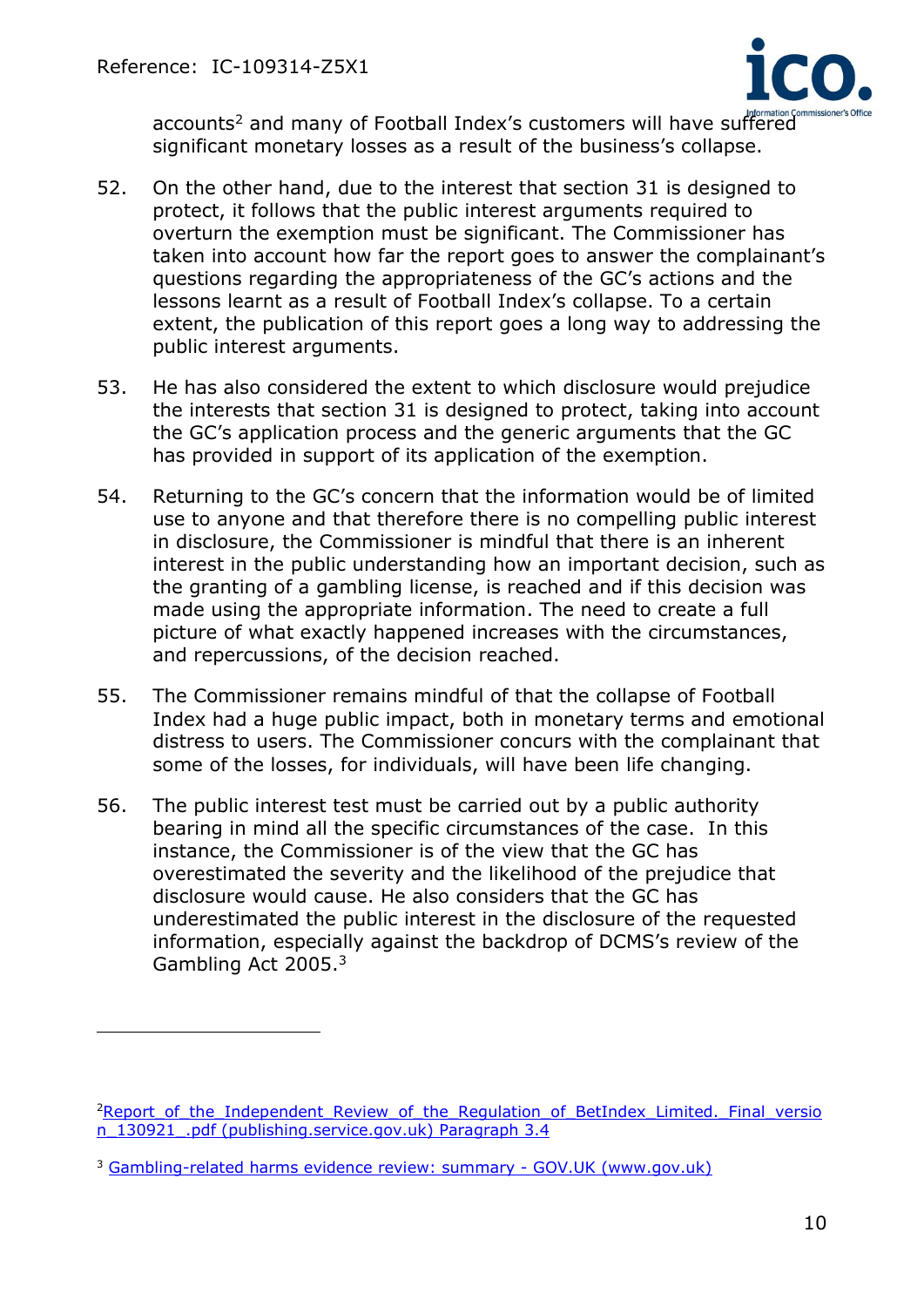Reference: IC-109314-Z5X1



57. Whilst the Commissioner accepts that the public interest factors in this **Commissioner's Office** case are very finely balanced, ultimately he considers that the public interest lies in disclosure. He considers disclosure is warranted in this instance by all the circumstances of the case.